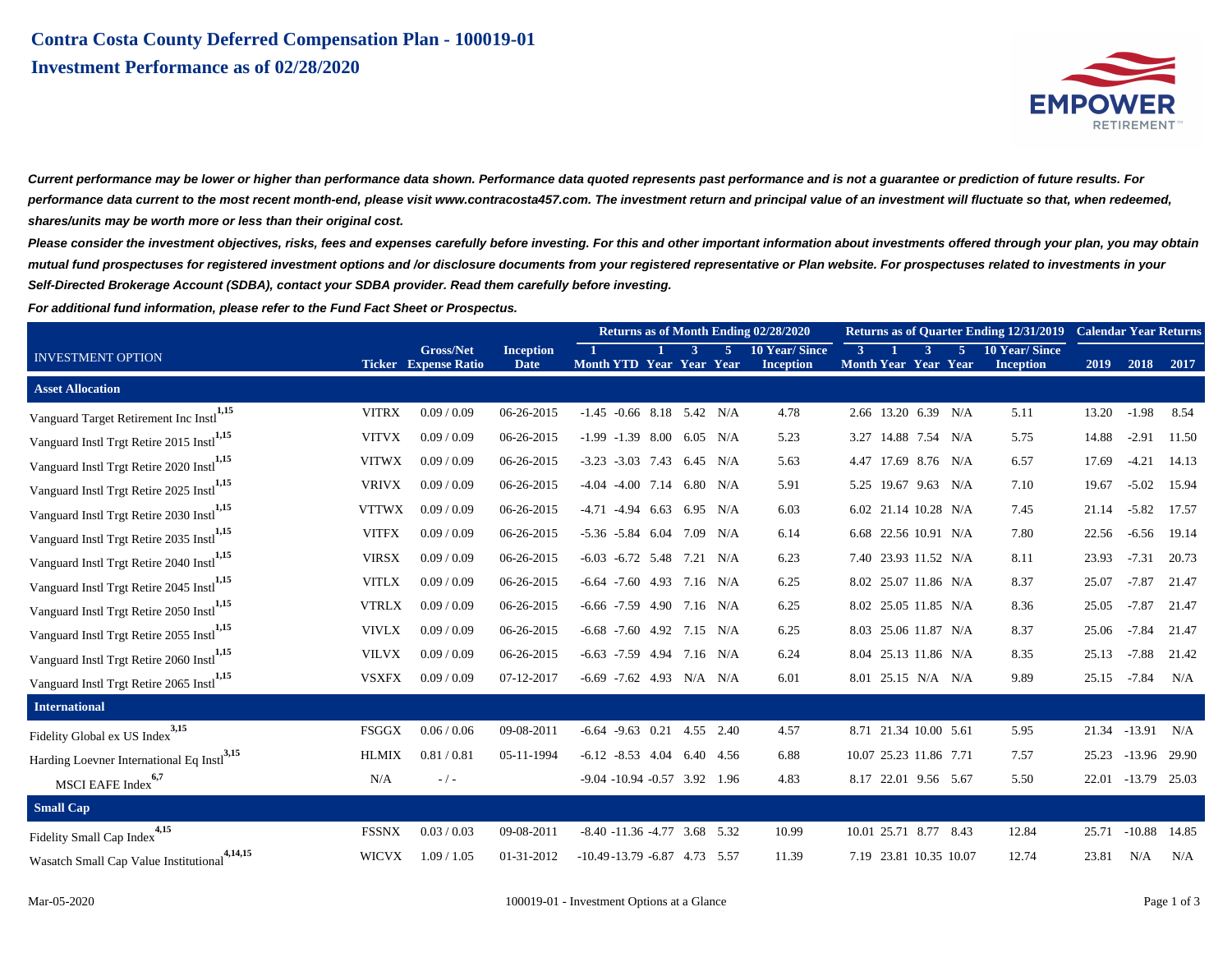## **Contra Costa County Deferred Compensation Plan - 100019-01 (Continued)**

|                                                       |              |                                                 |                          | Returns as of Month Ending 02/28/2020  |  |                      |  |                                          |              | <b>Returns as of Quarter Ending 12/31/2019</b> |                   | <b>Calendar Year Returns</b>      |                                          |       |              |       |
|-------------------------------------------------------|--------------|-------------------------------------------------|--------------------------|----------------------------------------|--|----------------------|--|------------------------------------------|--------------|------------------------------------------------|-------------------|-----------------------------------|------------------------------------------|-------|--------------|-------|
| <b>INVESTMENT OPTION</b>                              |              | <b>Gross/Net</b><br><b>Ticker</b> Expense Ratio | <b>Inception</b><br>Date | Month YTD Year Year Year               |  |                      |  | <b>10 Year/Since</b><br><b>Inception</b> | $\mathbf{3}$ |                                                |                   | 5.<br><b>Month Year Year Year</b> | <b>10 Year/Since</b><br><b>Inception</b> | 2019  | 2018         | 2017  |
| 6,7,10<br>Russell 2000 Index                          | N/A          | $-/-$                                           |                          | $-8.42$ $-11.36$ $-4.92$ $3.52$ $5.12$ |  |                      |  | 10.41                                    |              | 9.94 25.52 8.59 8.23                           |                   |                                   | 11.83                                    |       | 25.52 -11.01 | 14.65 |
| Large Cap                                             |              |                                                 |                          |                                        |  |                      |  |                                          |              |                                                |                   |                                   |                                          |       |              |       |
| -15<br>Fidelity 500 Index <sup>1</sup>                | <b>FXAIX</b> | 0.01/0.01                                       | 05-04-2011               | $-8.27$ 8.18 9.85 9.22<br>$-8.23$      |  |                      |  | 12.63                                    |              |                                                |                   | 9.06 31.47 15.25 11.69            | 13.54                                    | 31.47 | $-4.40$      | 21.81 |
| T. Rowe Price U.S. Equity Research I <sup>12,15</sup> | <b>PCCOX</b> | 0.39 / 0.38                                     | 11-29-2016               | -7.88 -7.76 9.16 10.79 9.77            |  |                      |  | 12.62                                    |              |                                                |                   | 9.24 32.55 16.19 12.22            | 13.44                                    | 32.55 | N/A          | N/A   |
| 6,7,8<br>$S & P 500$ Index                            | N/A          | $-/-$                                           |                          | $-8.23 -8.27$ 8.19 9.87 9.23           |  |                      |  | 12.65                                    |              |                                                |                   | 9.07 31.49 15.27 11.70            | 13.56                                    | 31.49 | $-4.38$      | 21.83 |
| <b>Bond</b>                                           |              |                                                 |                          |                                        |  |                      |  |                                          |              |                                                |                   |                                   |                                          |       |              |       |
| .5,15<br>Dodge & Cox Income Fund                      | <b>DODIX</b> | 0.42 / 0.42                                     | 01-03-1989               | 2.49<br>0.91                           |  | 10.31 4.99 3.99      |  | 4.55                                     | 0.87         |                                                |                   | 9.73 4.52 3.70                    | 4.43                                     | 9.73  | $-0.31$      | 4.36  |
| Fidelity US Bond Index <sup>5,15</sup>                | <b>FXNAX</b> | 0.03 / 0.03                                     | 05-04-2011               | 1.77                                   |  | 3.88 11.68 4.94 3.52 |  | 3.88                                     | 0.06         |                                                |                   | 8.48 3.94 2.99                    | 3.67                                     | 8.48  | 0.01         | 3.50  |
| 5,13,15<br>Payden Global Fixed Income                 | <b>PYGFX</b> | 0.78 / 0.72                                     | 09-01-1992               | 0.67<br>2.61                           |  | 9.42 4.71 3.65       |  | 4.24                                     | $-0.45$      | 8.61                                           |                   | 4.09 3.49                         | 4.10                                     | 8.61  | N/A          | N/A   |
| 6,7,11<br>Barclays Capital Aggregate Bond Index       | N/A          | $-/-$                                           |                          | 3.76 11.68 5.01 3.58<br>1.80           |  |                      |  | 3.93                                     |              | 0.18 8.72                                      |                   | 4.03 3.05                         | 3.75                                     | 8.72  | 0.01         | 3.54  |
| Fixed                                                 |              |                                                 |                          |                                        |  |                      |  |                                          |              |                                                |                   |                                   |                                          |       |              |       |
| Great-West Stable Value Fund <sup>2,16</sup>          | N/A          | 0.35 / 0.35                                     | 07-01-2019               | 0.33<br>0.14                           |  | $N/A$ $N/A$ $N/A$    |  | *                                        | 0.48         |                                                | $N/A$ $N/A$ $N/A$ |                                   | *                                        | N/A   | N/A          | N/A   |

These returns and fund operating expenses are expressed as percentages. 3, 5 and 10 Year/Since Inception returns shown are annualized. For 10 Year/Since Inception, if the fund was not in existence for 10 years, returns sho inception. If the fund is less than one year old, returns are not annualized.

Performance returns reflect a deduction for fund operating expenses. Your Plan may also assess an administrative fee which would reduce the performance quoted above.

For information related to investments in your Self-Directed Brokerage (SDB) account, contact Charles Schwab at www.schwab.com or 1-888-393-7272.

Funds may impose redemption fees and/or transfer restrictions if assets are held for less than the published holding period. For more information, see the fund's prospectus and/or disclosure documents.

Securities available through Schwab Personal Choice Retirement Account (R) (PCRA) are offered through Charles Schwab & Co., Inc. (Member SIPC), a registered broker-dealer. Additional information can be obtained by calling Charles Schwab and Co., Inc. and GWFS Equities, Inc. are seprated and unafilliated.

The Great-West Trusts are offered by Great-West Trust Company, LLC and the investment adviser is Great-West Capital Management, LLC. Core securities, when offered, are offered through GWFS Equities, Inc. and/or other broke GWFS Equities, Inc., Member FINRA/SIPC, and Great-West Trust Company, LLC are wholly owned subsidiaries of Great-West Life & Annuity Insurance Company.

With the exception of the Self Directed Brokerage Account, securities, when offered, are offered through GWFS Equities, Inc., a wholly owned subsidiary of Great-West Life & Annuity Insurance Company. GWFS Equities, Inc., o its affiliates, may receive a fee from the investment option provider for providing certain recordkeeping, distribution, and administrative services.

You will receive a separate statement from your Self-Directed Brokerage Account (SDBA) provider (depending on the provider and/or the activity within your SDBA) that will detail the investment holdings and activity within any fees and charges imposed in connection with the SDBA.

Securities offered by GWFS Equities, Inc., Member FINRA/SIPC, marketed under the Empower brand. GWFS is affiliated with Great-West Funds, Inc.; Great-West Trust Company, LLC; and registered investment advisers Advised Asse LLC and Great-West Capital Management, LLC, marketed under the Great-West Investments# brand. This material has been prepared for informational and educational purposes only and is not intended to provide investment, legal advice.

Expense ratios provided are the Funds' total annual operating expense ratios, gross of any fee waivers or expense reimbursement.

1<br>Asset allocation and balanced investment options and models are subject to risks of the underlying investments, which can be a mix of stocks/stock funds and bonds/bond funds. For more information, see the prospectus and/ documents.

2<br>A collective trust is not a mutual fund and is exempt from SEC registration. Designed for and exclusively sold to qualified retirement plans and their particpants, the funds are not available to individual retail investo

**3** Foreign investments involve special risks, including currency fluctuations, taxation differences and political developments.